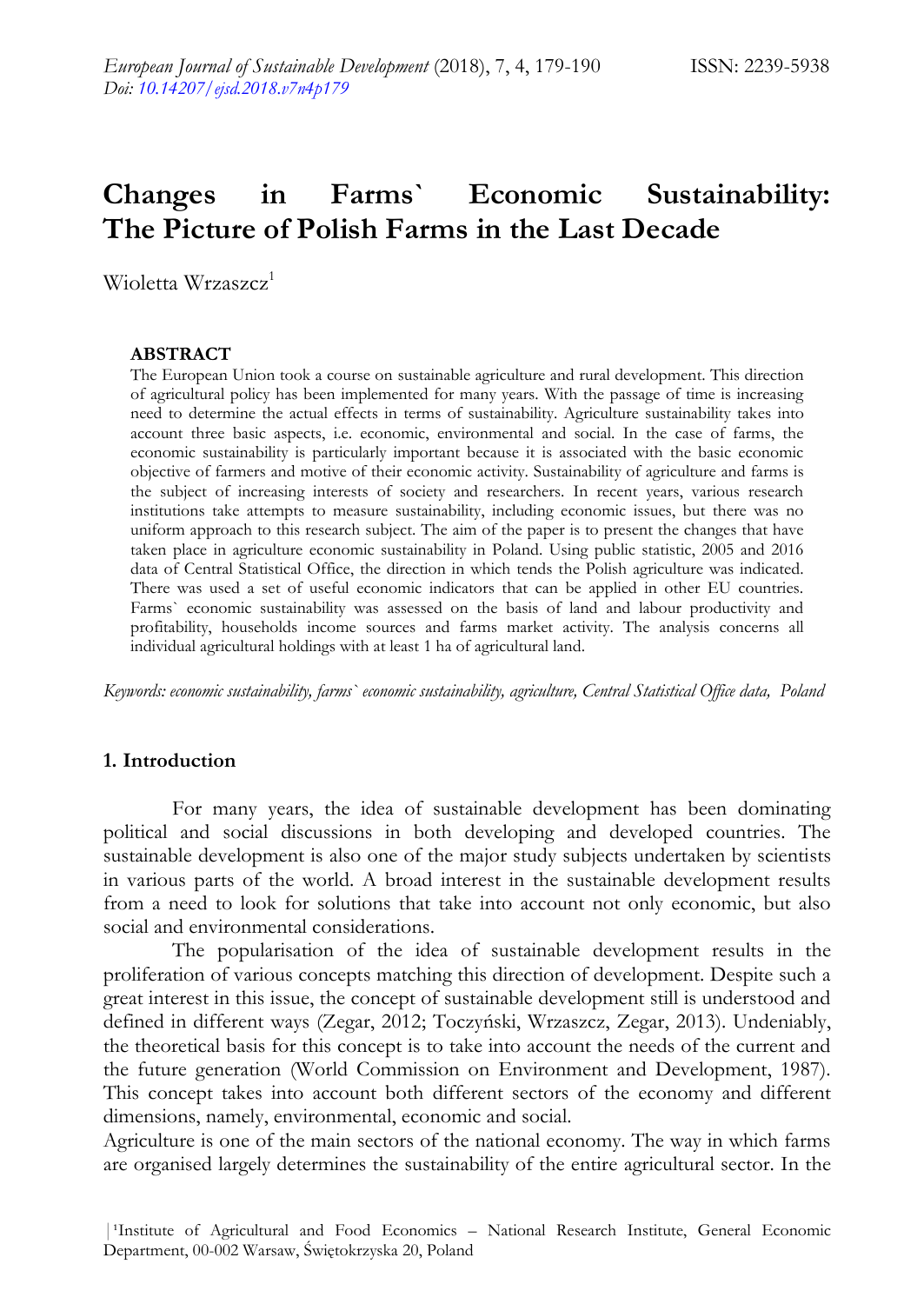case of farms, the individual dimensions of sustainability have a different meaning than in the case of the entire agricultural sector (Zegar, Wrzaszcz, 2017). In the case of an economic unit, particular importance is attributed to the economic sustainability, and more precisely, to the level of economic results which determine the life of the farmer's family and the functioning of the farm in the market.

Since mid-2004, Poland has been a member of the EU. The accession resulted in the launch of many programmes to support the economic development, including the development of agriculture. The orientation of the agricultural policy towards the sustainable development of agriculture and rural areas has been associated with implementing a series of measures and instruments facilitating the transformation of farms. In the case of Poland, these instruments have been mainly implemented since 2005. These instruments, on the one hand, were to promote the reorganisation of farms in the environmental direction and, on the other, to improve their economic situation, which largely determines their innovation and competitiveness (Ministry of Agriculture and Rural Development, 2018). Now, after several years from the Polish accession to the European Union, there is a need to identify the current economic effects of farms, as these results determine the level and scope of the sustainability of farms. **The aim of the paper** is to present the changes that have taken place in agriculture economic sustainability in Poland in the last decade, using public statistic data.

## **2. How to Measure Agriculture Sustainability?**

Measuring the sustainability of agriculture is very complex, that was underlined in numerous scientific studies<sup>1</sup>. The common approach to this issue is associated with using certain indicators relating to three aspects of sustainability, namely: environmental, economic and social (Woś, Zegar, 2002; van Huylenbroeck, Durand (eds.), 2003; Pretty, 2008; The Royal Society, 2009). The indicators measuring the sustainable development in general, formulated by international organisations are also useful in measuring the sustainable development of agriculture, however, they usually require adaptation to the specific nature of this economy sector (OECD, 1999; CEC, 2000; OECD, 2001; EC, 2006; EC, 2008). Attempts in this field using a variety of approaches have not resulted in a generally accepted set of indicators to measure sustainability.

The difficulties in measuring the sustainability of agriculture have many causes. First of all, the term of sustainable agriculture is not clearly defined. The measurement is hampered by multifunctionality of agriculture, a huge diversity of farms, different directions of the same effects on the environment and the production and economic performance, diverse aspirations of farmers and others. There are also attempts to formulate a synthetic indicator of agricultural sustainability (Jankowiak, Bieńkowski, 2007; Majewski, 2008; Wrzaszcz, 2014). Commonly, the most attention in research is paid to environmental order, which was the base for the idea of sustainable development (more precisely, a dramatic violation of this order). The situation with regard to the measurement of economic and social orders is less clear. In the case of economic order,

 $\ddot{\phantom{a}}$ 

<sup>1</sup> See e.g. (vanLoon et al. 2005; Wilk 2005; Faber 2007; Jankowiak, Bieńkowski 2007; Majewski 2008; Toczyński et al., 2009; Sadowski, 2012; Zegar, 2012; Wrzaszcz, 2014).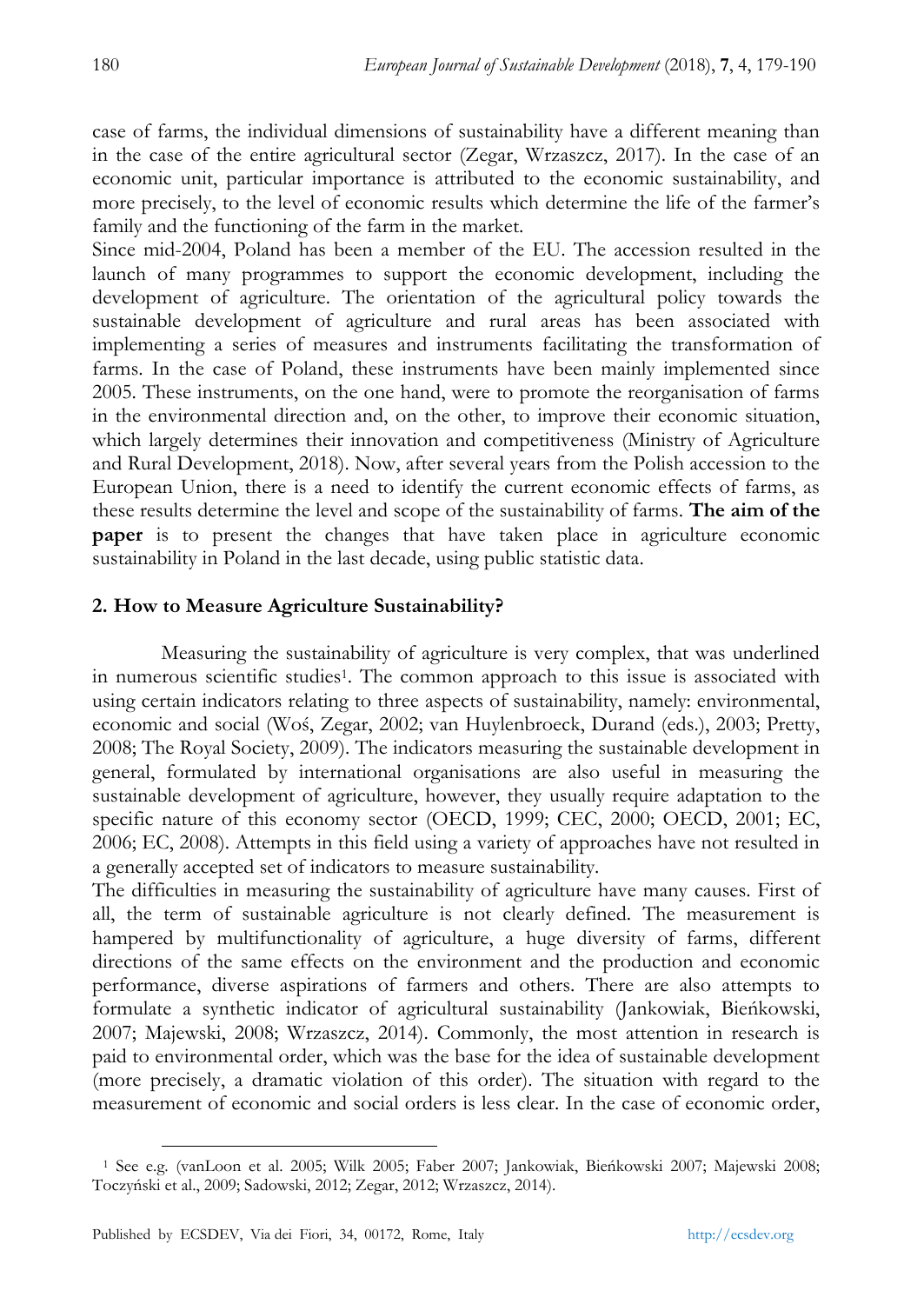the most important indicators are those related to food security, the ability to create income for the purposes of productive investment and income of the population engaged in agricultural activity, and especially people living mainly from farming (Wrzaszcz, Zegar, 2014).

A separate, although very important, issue is the method to measure the sustainability of agriculture<sup>2</sup> that would enable an international application. In connection with the use of various definitions of sustainability, various data (from various sources and studies), as well as various study methods (including different indicator and synthetic methods), the results obtained for the sustainability of agriculture in a specific country are usually not useful for making international comparisons. The problem is that both researchers and international organisations often do not use international data collected in a uniform manner. This problem justifies a need to adapt the theoretical considerations (widely discussed in the literature) to the scope of available, unified national data in order to develop a useful method to be used when making an international comparison of the sustainability of agriculture, including farms, also in the economic dimension. The comparability of data is provided by EUROSTAT, although the scope of this data does not make it possible to study the sustainability of agriculture (farms) to the full extent, hence, it does not exhaust the scientific theoretical considerations.

#### **3. Research Method**

-

Public statistic of Central Statistical Office – 2005 and 2016 Farm Structure Survey (FSS) data were used. These date were collected on the basis of uniform methodology that allowed to investigate the direction in which tends Polish agriculture with regard to economic sustainability. FSS research are carried out in individual EU countries, that results are finally aggregated in EUROSTAT databases. The proposed use of data from FSS to measure economic sustainability of farms and agriculture can be applied to other countries to conduct comparative analyses between them, taking into account the different requirements of sustainability.

The analysis concerns all individual agricultural holdings with at least 1 ha of agricultural land maintained in good agricultural and environmental condition. The research also eliminated farms with legal personality<sup>3</sup>, due to their different specificity of organization, functioning and production potential in comparison to individual ones. The farms` characteristics concerned economic and production potential used in the research were the following: area of agricultural land (ha), labour input (expressed in Annual Work Units – AWU<sup>4</sup>), animal population (Livestock Units – LU<sup>5</sup>), the value of standard output

© 2018 The Authors. Journal Compilation © 2018 European Center of Sustainable Development.

<sup>2</sup> The sustainability of agriculture is determined by the sustainability of farms, although the latter does not exhaust the first.

<sup>3</sup> In Poland – excluding individual holdings – there were also 4.1 thousand farms owned by legal persons (2016), using 1,249 thousand ha of agricultural land (8.6% of agricultural land in total) and producing standard output with a value of EUR 2,314 million (9.5% of total value).

<sup>4</sup> 1 AWU is equivalent to full-time, that is 2,120 hours of work a year.

<sup>5</sup> 1 LU is a conventional unit of farm animals with a mass of 500 kg. See tables of conversion coefficient for livestock from physical units to livestock units (Toczyński et al., 2013).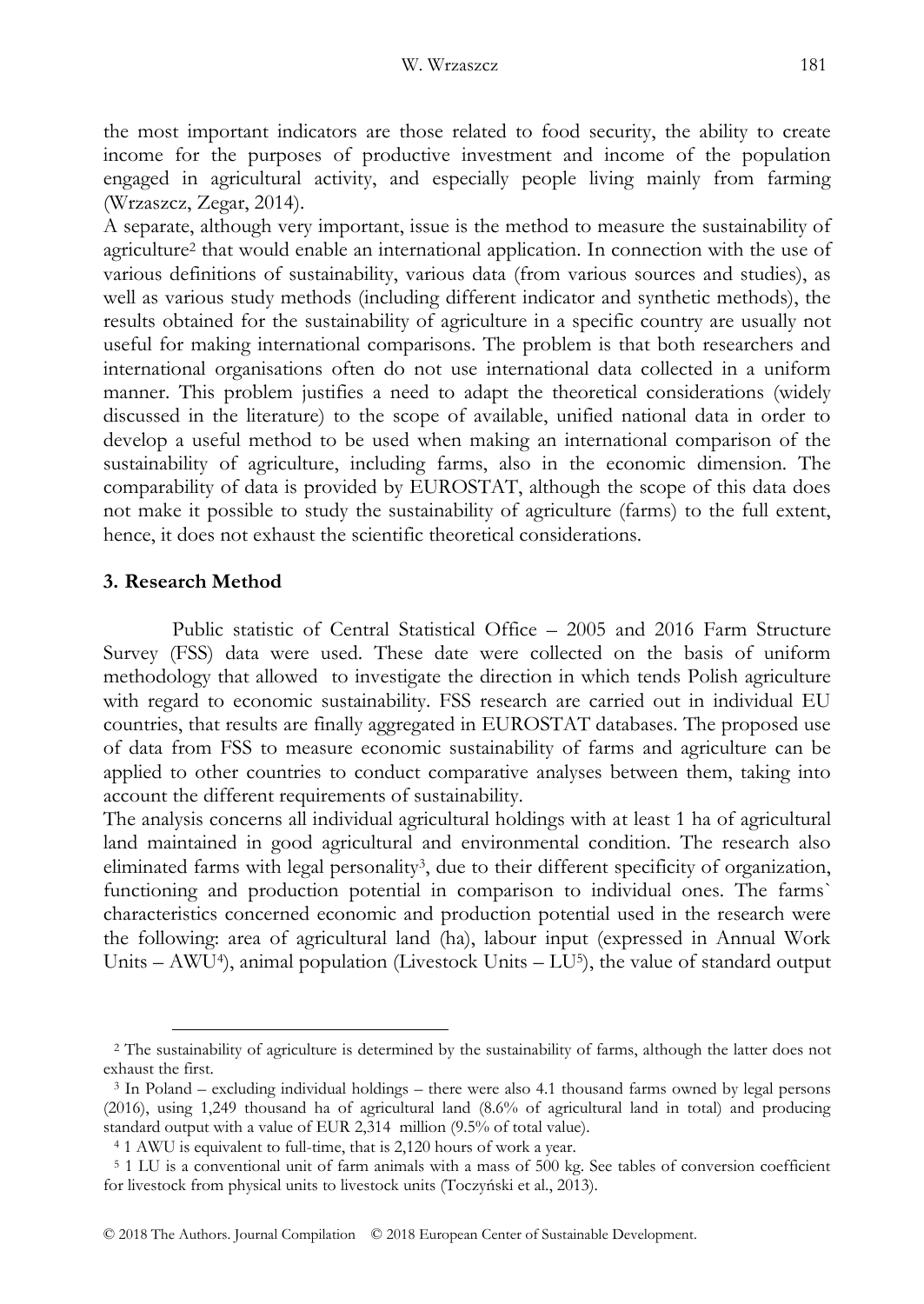$(EUR thousand)^6$  and standard gross margin (European Size Units  $-$  ESU)<sup>7</sup>.

FSS data allowed for setting the indicator values of agriculture economic sustainability based on farms' sustainability. There was used a set of useful economic indicators that can be applied in other EU countries. Farms` economic sustainability was assessed on the basis of land and labour productivity and profitability, households income sources and farms market activity. Based on FSS data, there were determined values of several complementary indicators that can be used in assessing the economic sustainability of farms. These indicators included the following:

• the value of the standard output per hectare of agricultural land (EUR thousand/ha) indicates the level of land standard productivity. It is an important indicator of agricultural production volume in the context of food security.

• value of the standard gross margin per full-time employee (ESU/AWU) - can be used as a measure of the level of potential labour charges and the assessment of economic efficiency of labour. As a result, this indicator informs about potential investment and consumption funds of households and farms.

• the share of farms with more than 50% of commercial production in direct sales, i.e. at the local markets, in own stores, under sale to neighbours (the so-called local market agricultural holdings) - entities operating on the local market provide benefits to local communities, which are reflected not only in more convenient ways to buy goods, often for a lower price as compared with products produce in longer food chains, but also contribute to the development of neighbourly ties and sustaining of rural areas vitality.

• the share of farms selling at least 50% of agricultural production on the market (the socalled market agricultural holdings) - market activity of farms indicates the scale of farms linkages with market, including the local market.

• share of farms with majority household's income from agricultural activity (the socalled farmers' agricultural holdings<sup>8</sup>) - indicates the percentage of farms oriented on active functioning on the market. The opposite group are subsistence farms where at

1

<sup>6</sup> Standard output is the mean of 5 years of the value of production corresponding to the average situation in the region. Total standard production of farms is the sum of the values obtained for each agricultural activity on the farm by multiplying the coefficients of the standard output for a given activity and the number of hectares or number of animals; see (Goraj et al., 2012). It is an economic category that allows for comparing the volume of production, while offsetting the impact of price fluctuations in regional and temporal terms. There were used 2013 standard output indicators (based on the average values for the period 2011-2015).

<sup>7</sup> Sum of standard gross margins (SGM) – the difference between output and specific (direct) costs of all activities occurring on the farm – indicates the economic size of the farm, otherwise the productive potential of the farm. 1 ESU is equivalent to EUR 1,200. The standard gross margin is the average gross margin by region. Standard gross margin on a particular crop or animal is a standard (average of three years in a particular region) value of production obtained from one hectare or from one animal less the standard direct costs necessary to produce. There were used 2004 standard gross margin indicators - the last SGM calculated indicators, used in Farm Accountancy Data Network (FADN). In subsequent years, there was used FADN farms` typology based on the coefficients of standard output.

<sup>8</sup> The predominant source of farm's income indicates its socio-economic type. This classification distinguishes the following groups: farmers' holdings – with majority income from agricultural activities, employees' households – with majority income from employment, entrepreneurs' households – with majority income from non-agricultural activities, pensioners' households – with majority income from pension, other – with majority income from other sources. Data collected under the FSS 2005 and 2016 allow for the classification of farms according to the predominant source of income of a farming family, but they do not include the absolute level of income, among other thing agricultural income.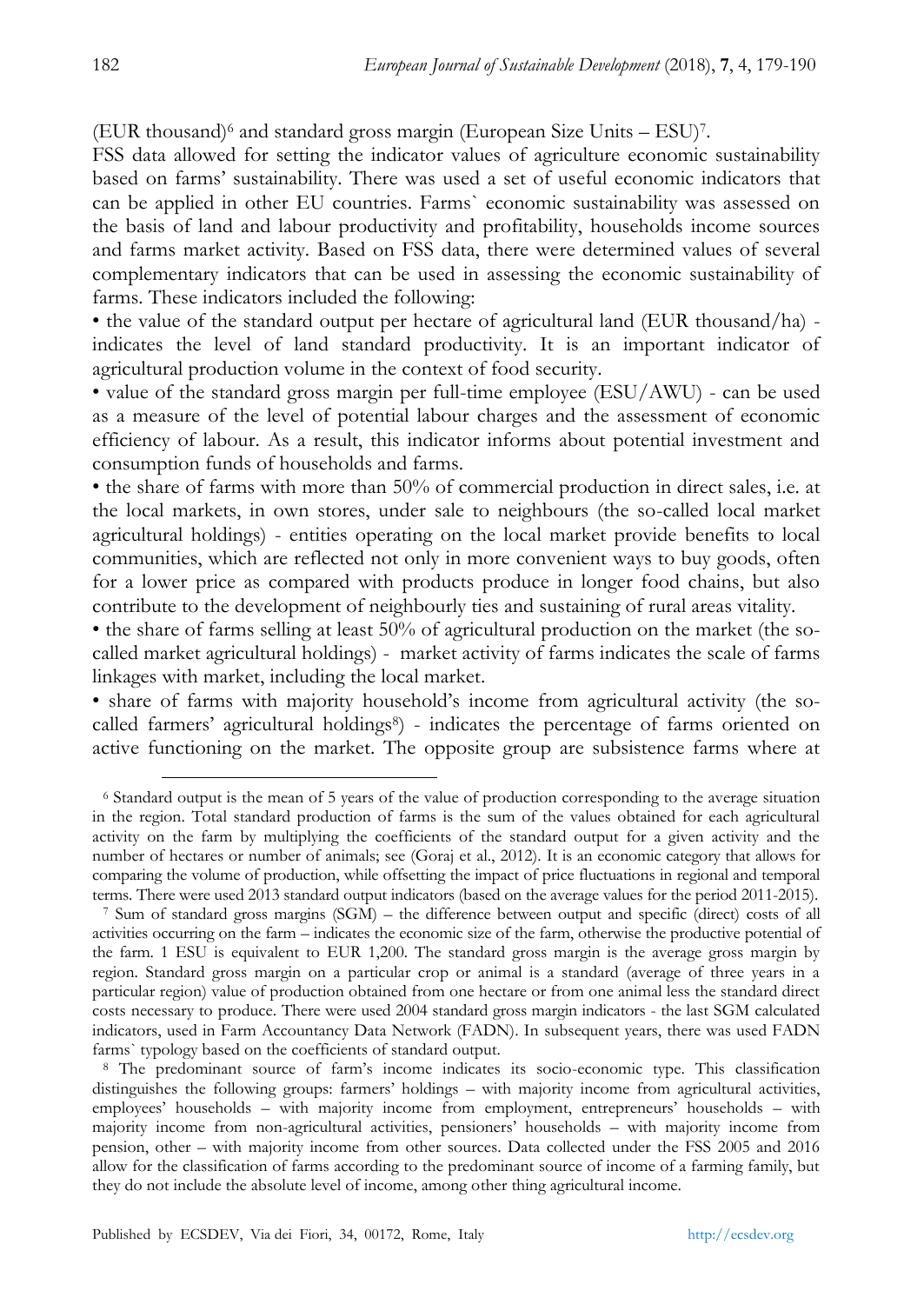least half of the agricultural production is used for own household's needs. The relationship between these groups of farms determines the scale of agricultural linkages of economic entities with the market, thus the scale of production, their market orientation and potential to ensure an adequate volume of agricultural production.

## **4. Research Results**

#### **4.1 Farms` Production and Economic Potential Changes**

Agriculture in Poland has changed significantly over the last several years. These changes concerned mainly the number of farms, their potential and production profile as well as their economic potential (Table 1). In 2016, in agriculture there were 1.4 million individual farms with an area starting from 1 ha of agricultural land in good agricultural condition. When compared to 2005, the number of those farms decreased by almost 1/5. These are significant changes indicating the withdrawal of many farmers from this economic activity. The reasons for this can be seen, on the one hand, in the fact that agricultural producers choose the state pension (by virtue of reaching the required age) and early retirement (for farmers of working age) and, on the other, in taking activities, including other economic activities, not related to agriculture.

The programmes of support/development for agriculture and rural areas have been generally launched since 2005 and they encouraged transformations in agriculture as a result of the cessation of the agricultural activity by persons of pre-retirement age. In this case, of importance was support in a form of early retirement for those who had not yet reached the statutory retirement age. Concurrently, administrative measures have been proposed to support the development of farms managed by young farmers, which constituted an additional incentive for the succession of farms. In connection with the multigenerational model of farm families in Poland, the institutional conditions often resulted in handing over the farm (agricultural land) by the oldest family member to their children, who so far had also managed their own farm (Dudek, 2016). Also, market conditions related to the creation of non-agricultural jobs made farmers of working age take up activity in other sectors of the economy. Wide opportunities to take up competitive non-agricultural employment encouraged a significant part of existing farmers either to retrain or to temporarily suspend their agricultural activity. The reported demand for agricultural land has been translated into purchase or lease transactions.

| No.                                                          | Specification                        | 2005     | 2016     |          | $\Delta$ in %; "-" decrease; |  |
|--------------------------------------------------------------|--------------------------------------|----------|----------|----------|------------------------------|--|
|                                                              |                                      |          |          |          | "+" increase                 |  |
| 1                                                            | Farms number (thousand)              | 1,723.9  | 1,398.1  | $-325.8$ | $-18.9$                      |  |
| 2                                                            | Agricultural land (thousand ha)      | 13,060.6 | 13,181.4 | 120.8    | 0.9                          |  |
| 3                                                            | Labour input (thousand AWU)          | 2,035.2  | 1,617.0  | $-418.2$ | $-20.5$                      |  |
| 4                                                            | Livestock (thousand LU)              | 6,430.3  | 5,923.5  | $-506.8$ | $-7.9$                       |  |
| 5                                                            | Farms with livestock (thousand)      | 1.247.6  | 712.6    | $-535.0$ | $-42.9$                      |  |
| 6                                                            | Standard output (million EUR)        | 20,824.1 | 21,824.3 | 1 000.2  | 4.8                          |  |
|                                                              | Standard gross margin (thousand ESU) | 9,963.9  | 9,283.4  | $-680.5$ | $-6.8$                       |  |
| Agricultural land cultivated according to GAEC requirements. |                                      |          |          |          |                              |  |
| Source: Prepared on the basis of FSS 2005 and 2016 data.     |                                      |          |          |          |                              |  |

**Table 1.** Number, production and economic characteristics of individual farms in Poland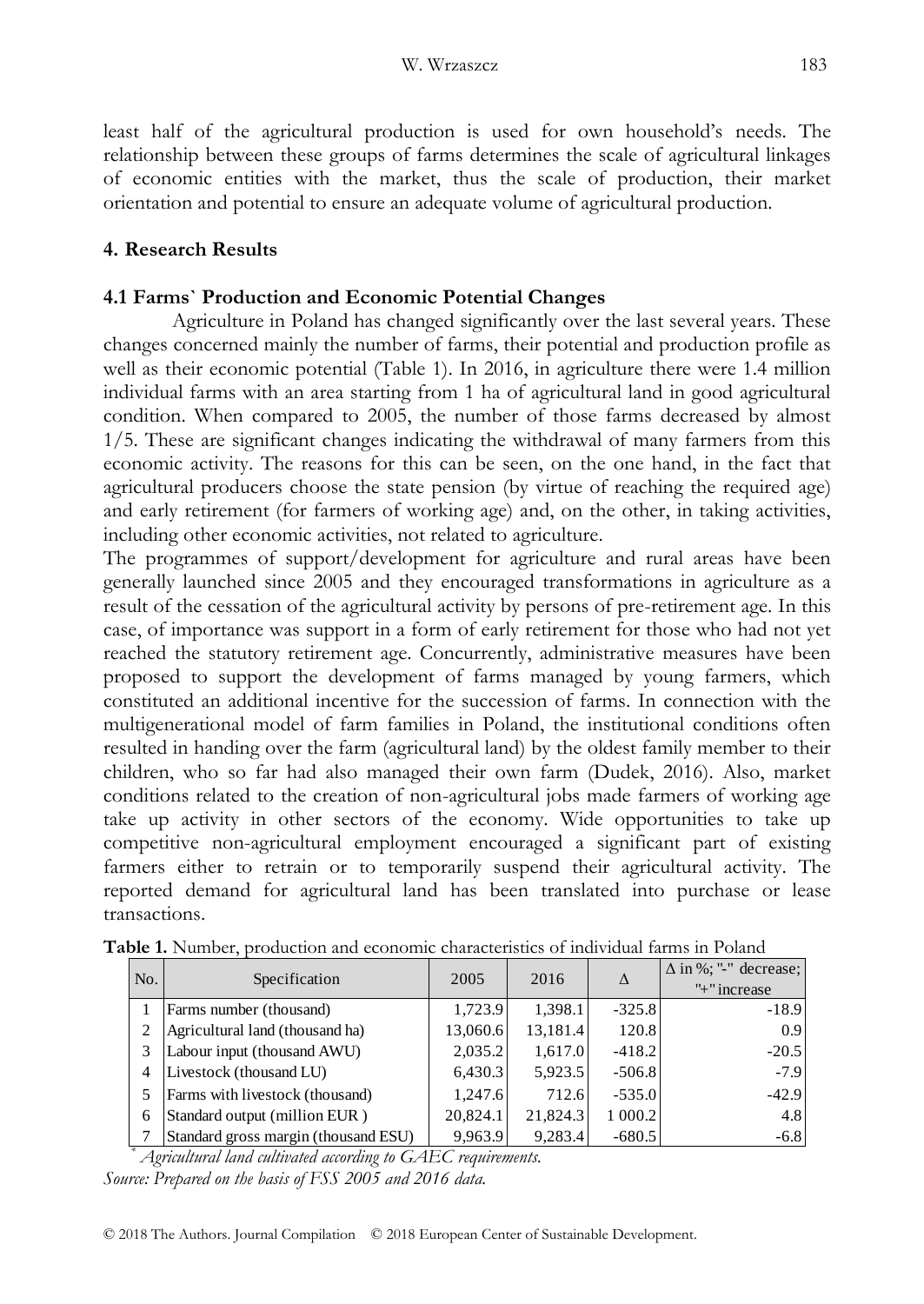The area of utilised agricultural land in good agricultural condition was more than 13 million ha. Taking into account the percentage changes, it can be considered that this area has not changed over the analysed years. However, the area of agricultural land in absolute terms increased by 121 thousand ha, which was the result of the introduced commitments relating to the receipt of direct payments by maintaining land in good agricultural condition. Before Poland accession to the EU, this land was not used and was partially set aside. The legal obligation to restore land use or to maintain it in a form of fallow land (i.e. land maintained in good agricultural condition) has been translated into the environmental-oriented agricultural practices of their users. Farmers interested in receiving direct payments were required to follow certain agricultural practices on agricultural land used.

At the same time, human labour inputs in agriculture have been significantly reduced, by 1/5. These changes resulted from transformations in agriculture, as a result of a reduction in the number of farms and an increase in the average farm area, which made it possible to reduce the labour inputs and supported their effective use. Another important factor was the changing agricultural production technology, resulting from modernisation of farms. The observed substitution of human labour on farms for objectified labour (costly investments or changes in the agricultural production technology by simplification, automation and mechanisation of this process) stemmed, to a significant extent, from support for agriculture under rural development programmes covering co-financing of costly investments (including improvements in equipment of building and the purchase of agricultural equipment).

During the analysed period, many farms resigned from the livestock production – the number of farms with animals decreased by 43% in Poland. The livestock production is a section of agricultural production that requires significant labour inputs and a large involvement of the farmer in daily on-farm duties. The outflow of labour force from agriculture and the transformation of farms related to the simplification of agricultural production contributed to the resignation from the labour-intensive livestock production. This process has had a negative environmental impact, due to a reduction in the amount of natural fertilisers of animal origin and the progressive dependence of the agricultural production on industrial means of agricultural production (mineral and chemical fertilisers). The measurable effect of reducing the amount of natural fertilisers in non-livestock farms is also a change in the balance of soil organic matter, which may be reduced partly by reorganising the agricultural production towards increasing the structure-forming crops or purchasing these fertilisers from producers involved in the large-scale livestock production. In general, the livestock population in Poland decreased by 8%. This decrease mainly affected farms with the low animal population, which resigned from the livestock production.

The measurable determinant of the economic potential of farms is the standard output and standard gross margin. In the case of the standard output, an increase of nearly 5% has been reported in the analysed years while the standard gross margin decreased by 7%. Discrepancies between these categories result from a significant impact on the direct costs of the agricultural activity. The increase in the direct costs in the analysed period was not reduced by proportional changes in the value of the agricultural production. This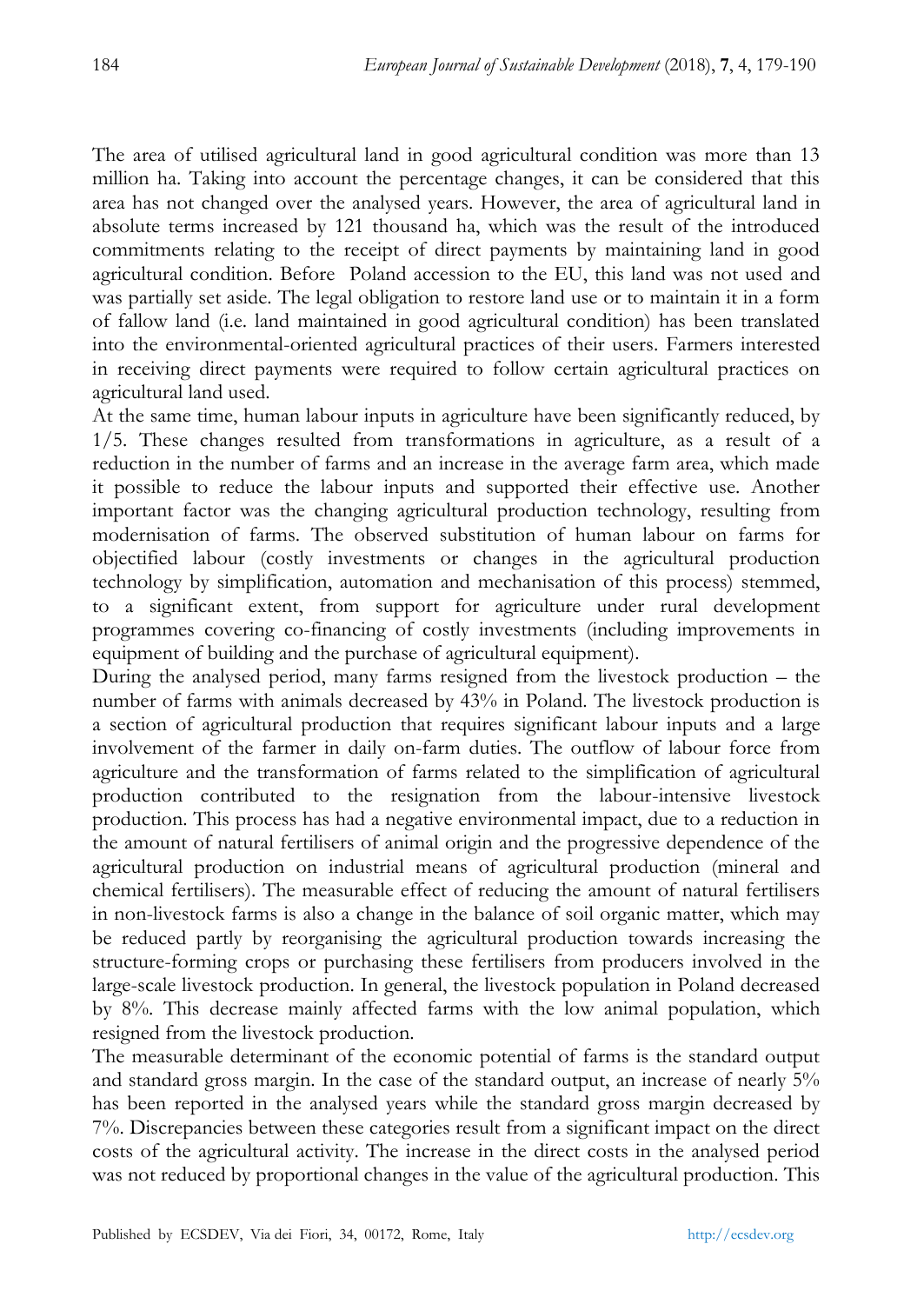increase was particularly related to the prices of industrial means of agricultural production, including mineral fertilisers, plant protection products, animal feedstuffs and feed additives. In addition, in the analysed period the dependence of the agricultural production on external (industrial) means of production increased, as a consequence of the more and more common separation between the crop production and livestock production on farms.

In the analysed period, there were significant changes in the production and economic structure of farms (Fig. 1). Taking into account the area of agricultural land used on the farm, the share of the smallest farms with an area of 1-5 ha decreased, while it substantially increased in the case of medium and large farms with an area of 25 ha, particularly those with an area of 50 ha. These values confirm the thesis of the progressive land concentration process in large and very large farms, which gradually increase their production potential.

The structure of the economic potential of farms has also changed significantly. Similar trends appeared in the case of the distribution of farms by standard output and standard gross margin. The share of the smallest farms (those producing less than EUR 8,000, as well as generating the standard gross margin of up to 4 ESU) increased, which indirectly indicates to the fact that farms with the lowest economic potential resign from the agricultural production. At the same time, the share of medium farms decreased in favour of large farms. The biggest changes applied to very large farms, which accounted for only 1% of the farms population (2005), although their share increased to more than 2% (2016). The presented farm structures point to an increase in farms with the greater production and economic potential.



*Figure 1. Farms` structure according to production (a) and economic potential (b)Source: Prepared on the basis of FSS 2005 and 2016 data.*

Changes in individual agriculture are translated into the features of the average farm. As indicated in Table 2, the average individual farm is small, both in terms of the area used for agricultural purposes and of the generated standard agricultural output. Nevertheless, in the analysed period, the average farm significantly increased its area  $-$  by around  $\frac{1}{4}$ , which resulted in an improvement in their economic potential – almost by 30% in the case of the standard output and 14% in the case of the standard gross margin, while maintaining the comparable labour inputs. Having regard to the area of the average farm, the input intensity of human labour has decreased significantly in the analysed years,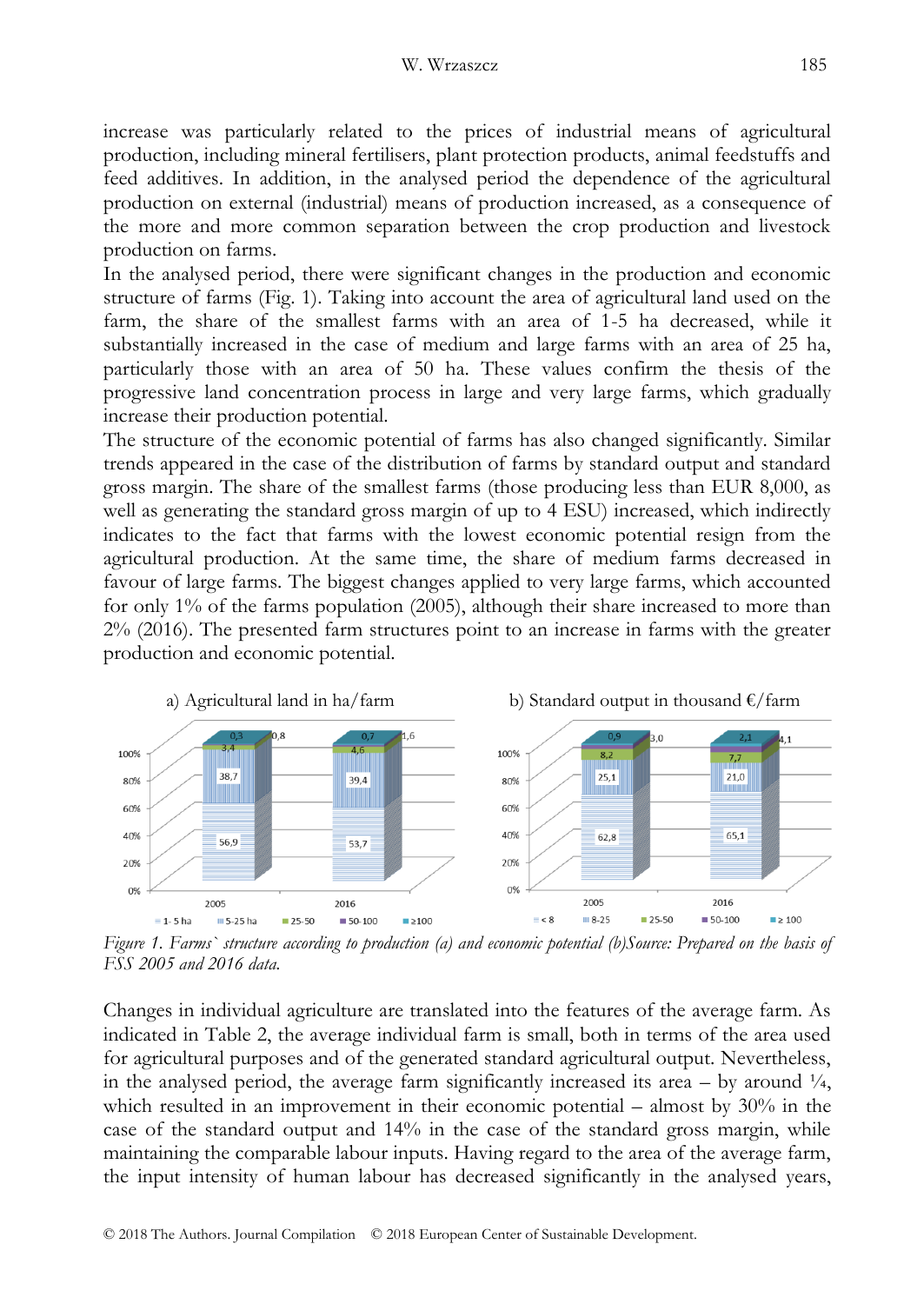both per unit area and per standard output and margin.

On the one hand, in the analysed period, a decrease in the animal population and the number of livestock farms was observed while on the other, there was a concentration of the animal population in some of them. Farms specializing in the livestock production increased its scale (animal population increased by 60%). These figures, on the one hand, confirm the progressive process of specialization of farms oriented towards the livestock production and, on the other, point to the growing population of non-livestock farms in which the livestock production was not the dominant production activity in the previous years. The changes presented in individual agriculture are an important background for assessing the economic sustainability of farms in the analysed period of several years.

| No. | Specification                  | 2005 | 2016 | $\Delta$ in %; "-" decrease;<br>"+" increase |
|-----|--------------------------------|------|------|----------------------------------------------|
|     | Agricultural land (ha)         | 7.6  | 9.4  | 23.7                                         |
|     | Labour input (AWU)             | 1.18 | 1.16 | $-1.69$                                      |
|     | Livestock (LU)                 | 5.2  | 8.3  | 59.6                                         |
|     | Standard output (EUR thousand) | 12.1 | 15.6 | 28.9                                         |
|     | Standard gross margin (ESU)    | 5.8  | 6.6  | 13.8                                         |

**Table 2.** Production and economic potential of an average individual farm in Poland

*\*Average livestock number in livestock farms.*

*Source: Prepared on the basis of FSS 2005 and 2016 data.*

# **4.2 Farms` Economic Sustainability**

Table 3 shows the values of basic indicators that can be used to assess farms` economic sustainability. These values indicate some improvement in farms` economic sustainability in the analysed period, that concerned land productivity and labour economic efficiency, as well as symptoms of changes in the farms` local activity. A slight weakening in market activity and targeting farm on agricultural activity as the main source of household income was observed simultaneously.

In the context of ensuring food security particularly important is the increase in land productivity. The average land productivity (standard output per hectare of agricultural land) was 1.7 thousand EUR/ha (2016), that increased about 4% in the analysed period. This increase can be consider rather small, although it takes place in the desired direction. In this context, decrease in livestock production in the period played the important role, that affected the total value of agricultural production.

The biggest positive changes were recorded in the potential labour charges. The standard gross margin per labour unit was used as a measure of the economic efficiency of labour and capacity of the farm to income generation. The data showed that the value of standard gross margin in an average farm was less than 5.8 ESU/AWU in 2016 and increased more than 17% in the analysed period. Significant progress of potential labour charges was not only the effect of standard gross margin improvement, but also (or even mostly) significant labour input decrease, as the effect of farm reorganization towards agricultural production simplification and specialization.

Local farms` activity is particularly important in the context of rural vitality and generally economic sustainability. This group of local market farms is of particular importance for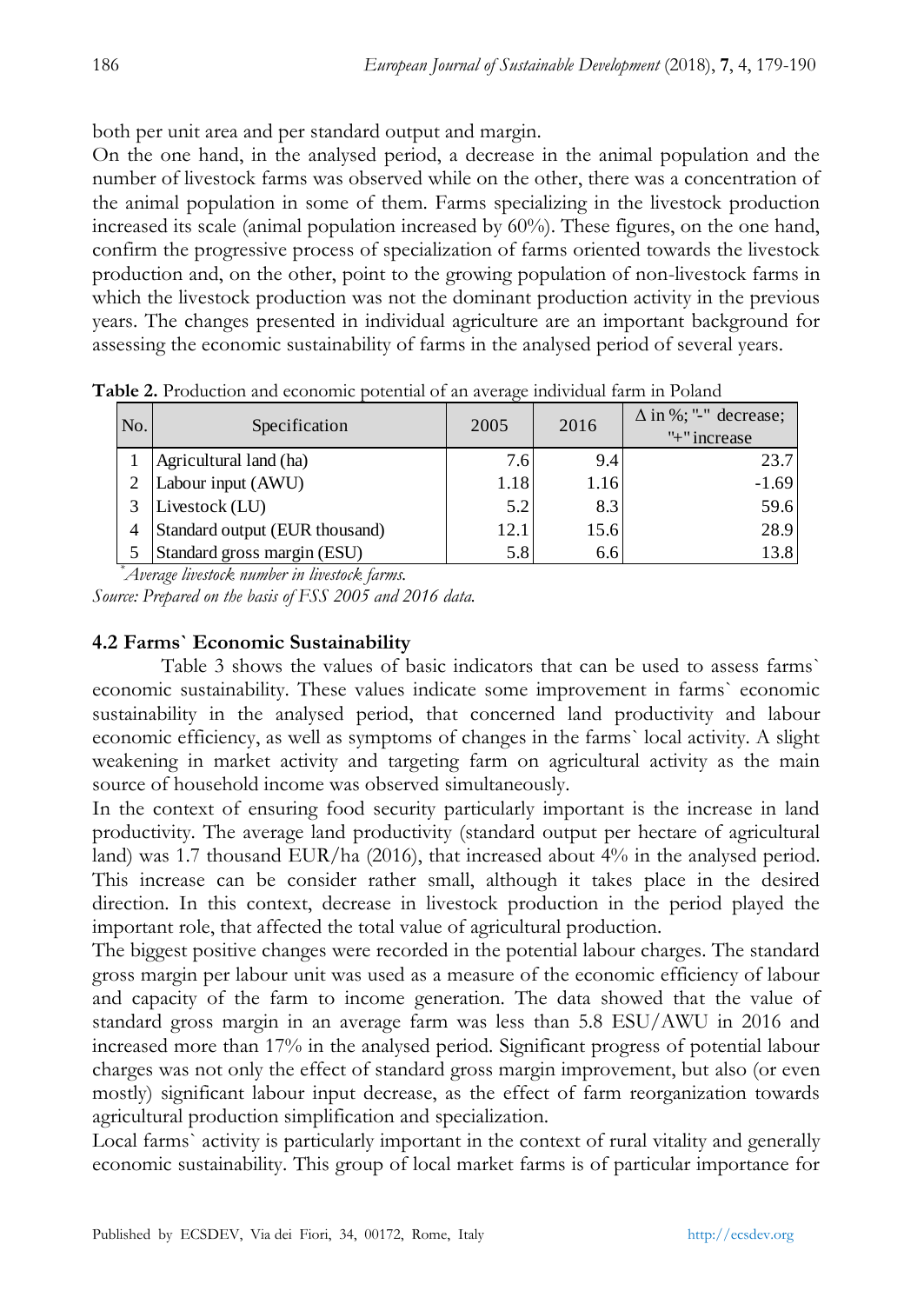the local food system and indirectly for socio-economic development of local communities. In Poland, the role was played by 18% of farms (2016) and there was observed small positive change between 2005-2016.

Market activity of farms is evidenced also by percentage of market agricultural holdings. In the context of ensuring a sufficient supply of agri-food products, special importance is given to market holdings, i.e. those which sell at least the half of agricultural production volume. They are complemented by subsistence holdings, which produce mainly for own needs of households. More than two thirds of Polish farms are market holdings (2016) – a significant and numerous group. Between 2005 and 2016 the share decreased less than 3 p.p. The tendency maintenance wouldn`t be beneficial for society generally, including farmers` economic situation.

The last indicator of economic sustainability is the percentage of farmers' holdings – or more precisely – the share of households with a farm's owner and predominant agricultural income. About 37% of farms is classified into this group (2016). The share of farmers' holdings slightly decreased in analysed period – about 3 p.p. These results indicated a relatively more frequent orientation of farms on non-agricultural sources of household income. Other sources of household income probably may gain in importance due to e.g. the changeable profitability of agricultural production, significant investment and a high debt level, and thus the need to secure liquidity in the form of non-agricultural income. In 2016, 82% of farms derived non-agricultural income (Fig. 2) and this parentage was higher about 6 p.p. in comparison with 2005. These figures indicated a progressive diversification of households` incomes. In 2016, more households gained income from non-agricultural activity, as well as contract work and other sources, simultaneously less from pensions.

In the case of households with non-agricultural activity, additional income sources are generated based on the farms' resources and assets (labour, land, buildings, machinery, etc.). This integration of non-agricultural activities, which supplemented agricultural activities, influenced the efficient use of agricultural holdings' resources. Farmers carry out gainful non-agricultural activity related directly to the farm (own production activities or services). While contract work is particularly advantageous form for holdings with own/family labour surplus. Traditional Polish farms are multi-generational households that justify high percentage of households gaining income from pensions. The lastmentioned category is income from other non-wage sources. This category is quite broad and includes e.g. social assistance, scholarships, revenue from capital deposits, lease of land or income obtained by the family member from foreign work.

Farm Structure Survey data indicated the changing socio-economic farms` types, that were the result of dominating income source. In 2005, farmers agricultural holdings dominated in the socio-economic farms` structure, while in 2016, the share of this group was comparable to employees` households. Also a higher percentage was reported in the case of entrepreneurs` households and others in 2016, while opposite tendency was observed in the case of pensioners` households. The differences in these structures indicated a change in the typology of agricultural holdings, which due to various considerations, including market, institutional and social, farmers` are diversifying their sources of income, and, increasingly, non-farm sources of income become the dominant in the income of the household.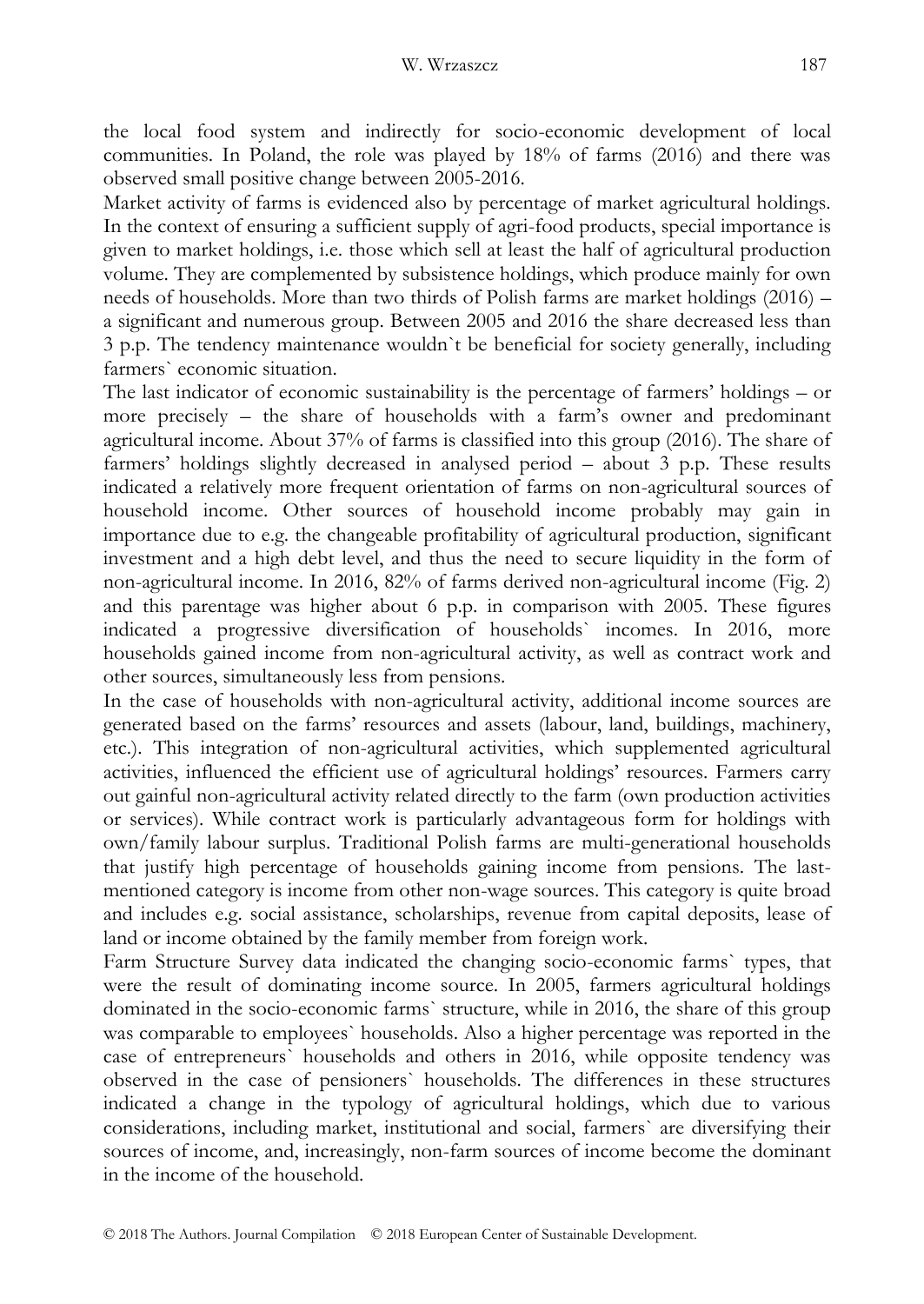| No.            | Specification                     | 2005  | 2016  | $\Delta$ in % or p.p. |
|----------------|-----------------------------------|-------|-------|-----------------------|
|                | Standard output (thousand EUR/ha) | 1.59  | 1.66  | 4.40                  |
| 2              | Standard gross margin (ESU/AWU)   | 4.90  | 5.74  | 17.14                 |
|                | Local market farms (%)            | 16.23 | 17.50 | $1.27$ p.p.           |
| $\overline{4}$ | Market farms (%)                  | 69.43 | 66.86 | $-2.57$ p.p.          |
|                | Farmers' holdings (%)             | 40.43 | 37.47 | $-2.96$ p.p.          |

Table 3. Changes in farms` economic sustainability

*\* p.p. – percentage points.*

*Source: Prepared on the basis of FSS 2005 and 2016 data.*



*Figure 2. Sources of farms' incomes Source: Prepared on the basis of FSS 2005 and 2016 data.*

# **Conclusions**

The article presented the proposal for measuring economic sustainability of farms in Poland using the data of the Farm Structure Survey 2005 and 2016. The analysis included individual farms with an area of at least 1 ha of agricultural land. This article adopted the following indicators of economic sustainability: land productivity, labour profitability, market orientation of farms and sources of households' income and maintenance. There was indicated the direction of farms` development in Poland in the context of economic sustainability.

Based on the research, the main conclusions are as follow:

 Statistical data collected under Farm Survey Structure 2005 and 2016, that are in possession of national statistical offices (in the EU members) and EUROSTAT, allow the multifaceted assessment of farms` economic sustainability, that takes into account both the production factor effectiveness in agriculture and farms` market activity.

 Between 2005-2016 there were observed significant changes in individual agriculture in Poland, which concerned farms` number and labour inputs reduction, the increase of an average farm`s production and economic potential, as well as simplification of agricultural production at the farm level. Institutional considerations connected with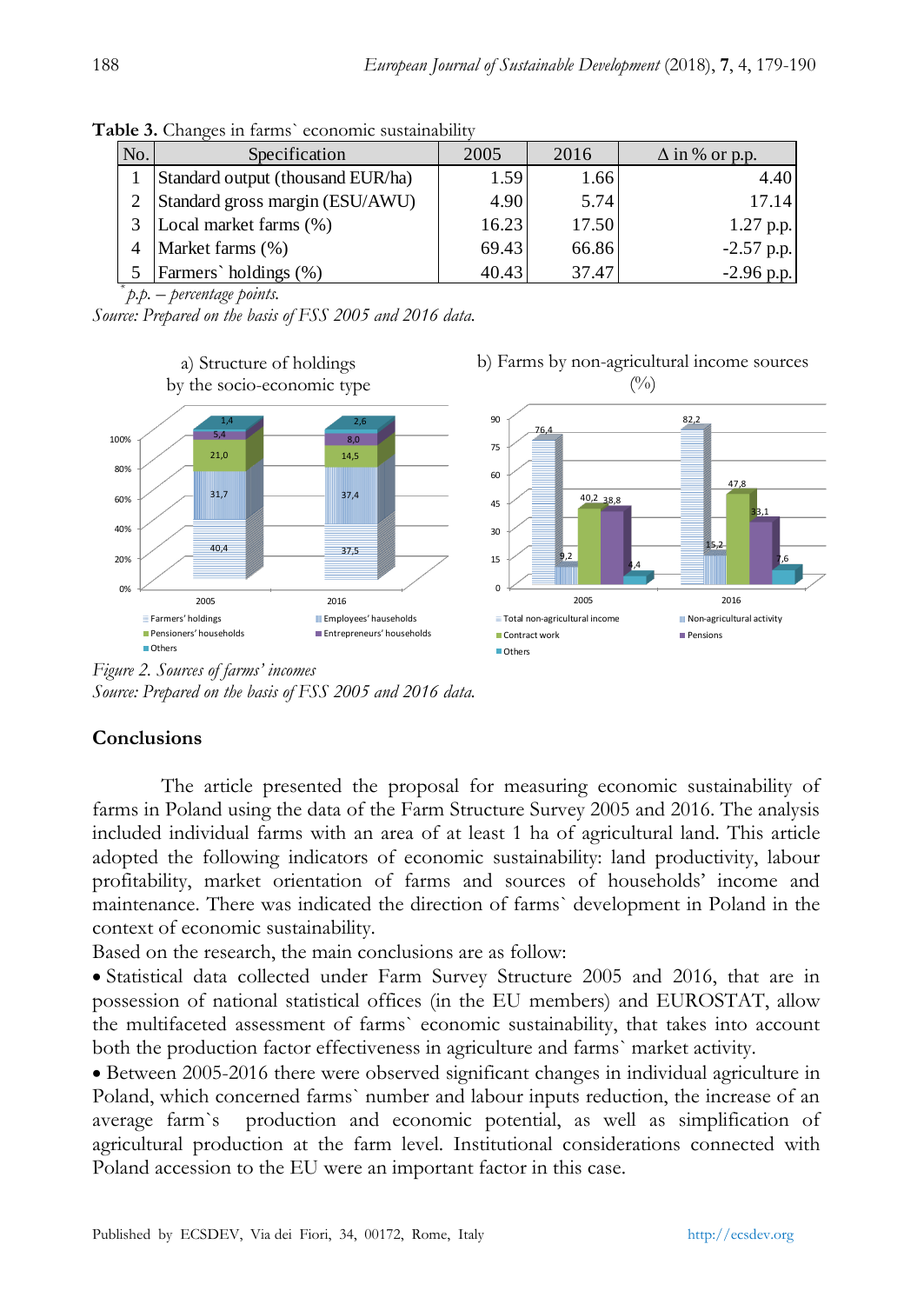Farms in Poland develop in two directions, some of them are in the process of agricultural production simplification (significant increase in population of farms without livestock), while others raise their level of specialization in animal production. Compared two ways potentially bring environmental costs and organizational challenges at the farm level.

 Farms economic sustainability in Poland partly enhanced, which essentially followed indicators of economic efficiency improvement, that are important to food security and labour charges. While, there were observed symptoms of worsening economic sustainability in terms of farms` market activity – decrease of the scale of farms` linkages with market, as well as the percentage of farms oriented on agricultural activity.

 The structure of households` income sources changed significantly during the period. The importance of non-agricultural incomes increased. The causes of this processes can be found in different conditions, namely: institutional (encouraging farmers to entrepreneurship), market (the variability of agriculture effectiveness), as well as social (multigenerational model of farming family).

 The accession of Poland to the EU has helped to improve the economic situation in agriculture as a result of the implementation of rural development programmes, covering both instruments aimed at improving the efficiency of agricultural activity, and the development of non-agricultural activities in rural areas.

#### **References**

- Commission of the European Communities (CEC). (2000). *Indicators for the Integration of Environmental Concerns into the Common Agricultural Policy. Communications from the Commission to the Council and the European Parliament*. COM(2000). Brussels.
- Dudek, M. (2016). *Sukcesja indywidualnych gospodarstw rolnych jako czynnik przeobrażeń strukturalnych w polskim rolnictwie*. Studia i Monografie. No. 170, IERiGŻ-PIB, Warszawa.
- European Comission (EC), Schaefer, F., Luksch, U., Steinbach, N., Cabeca, J., Hanauer J. (2006). *Ecological Footprint and Biodiversity*. Luxemburg.
- European Comission (EC). (2008). *Streamlining of environmental indicators, project summary*. Task force on the ESEA meeting of 9-10 April 2008, Eurostat.
- Faber, A. (2007), *Przegląd wskaźników rolnośrodowiskowych zalecanych do stosowana w ocenie zrównoważonego gospodarowania w rolnictwie*. IN: A. Harasim (ed.), *Sprawdzenie przydatności wskaźników do oceny zrównoważonego gospodarowania zasobami środowiska rolniczego w wybranych gospodarstwach, gminach i województwach*. Studia i Raporty IUNG-PIB, No. 5, Puławy.
- Goraj, L., Bocian, M., Cholewa, I., Nachtman, G., Tarasiuk, R. (2012). *Współczynniki Standardowej Produkcji "2007" dla celów Wspólnotowej Typologii Gospodarstw Rolnych*. Warszawa.
- Huylenbroeck, G. van, Durand, G. (eds.). (2003). *Multifunctional Agriculture. A New Paradigm for European Agriculture and Rural Development*, Ashgate, Hampshire-Burlington.
- Jankowiak, J., Bieńkowski, J. (2007). Syntetyczna ocena zrównoważonego rozwoju gospodarstw rolnych. Fragmenta Agronomia. Vol. 3, No. 95, pp. 192-2004. Puławy
- Loon, G. W. van, Patil, S. G., Hugar, L. B. (2005), *Agricultural Sustainability. Strategies for Assessment*. SAGE Publications, New Delhi/Thousand Oaks/London.

Majewski, E. (2008). *Trwały rozwój i trwałe rolnictwo – teoria a praktyka gospodarstw rolniczych*. SGGW. Warszawa.

- Ministry of Agriculture and Rural Development. (2018). *Wsparcie Rolnictwa*, http://www.minrol.gov.pl/Wsparcie-rolnictwa, access on: 20.04.2018.
- OECD. (1999). *Environmental indicators for agriculture: Issues and design. Proceeding of the York Workshop*. Vol. 2. Paris.
- OECD. (2001). *Environmental indicators for agriculture: Methods and results. Executive Summary*. Vol. 3. Paris.